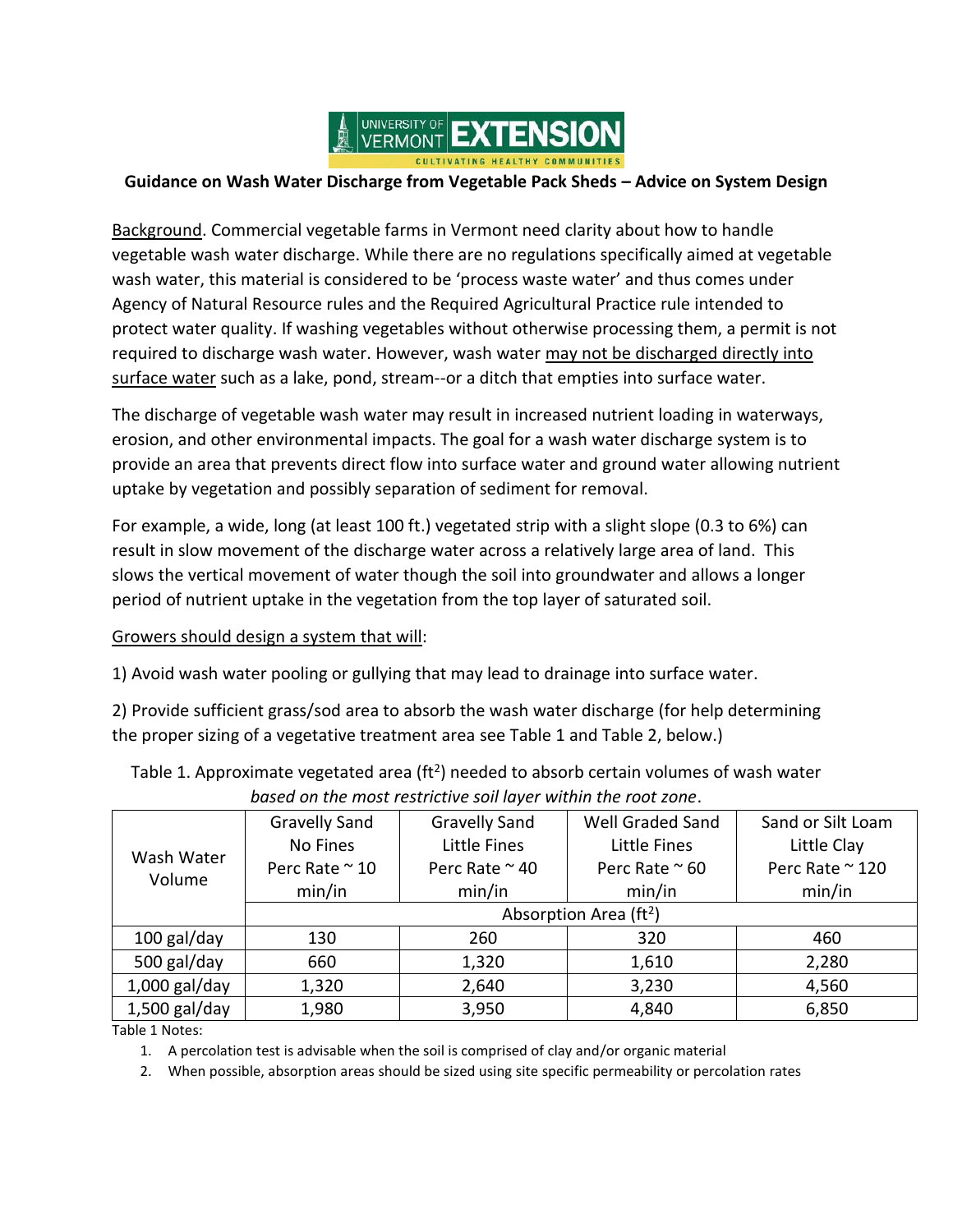Table 2: Approximate vegetated area (ft<sup>2</sup>) needed to absorb certain volumes of wash water *based on Hydrologic Soil Group (HSG), where no restrictive layer exists in the top 40 inches*.

|                 | HSG A                             | HSG <sub>B</sub>          | HSG <sub>C</sub>          | HSG <sub>D</sub>          |  |
|-----------------|-----------------------------------|---------------------------|---------------------------|---------------------------|--|
| Wash Water      | <b>Infiltration Rate:</b>         | <b>Infiltration Rate:</b> | <b>Infiltration Rate:</b> | <b>Infiltration Rate:</b> |  |
| Volume          | $>1.4$ in/hr                      | $\approx$ 1 in/hr         | $\approx$ 0.3 in/hr       | $<$ 0.06 in/hr            |  |
|                 | Treatment Area (ft <sup>2</sup> ) |                           |                           |                           |  |
| 100 gal/day     | 120                               | 180                       | 550                       | 2,920                     |  |
| 500 gal/day     | 620                               | 880                       | 2,730                     | 14,580                    |  |
| $1,000$ gal/day | 1,230                             | 1,750                     | 5,470                     | 29,170                    |  |
| $1,500$ gal/day | 1,850                             | 2,625                     | 8,200                     | 43,750                    |  |

Table 2 Note: If high volume of water results in need for excessively large vegetated area, hydraulic controls or storage can be incorporated to reduce flow rate and decrease required area.

3) Provide a means for spreading the wash water over grass/sod area. This may be a single pipe in the case of small discharges; larger discharges will need a manifold of perforated pipe, an overhead irrigation (sprinkler), or some other system for spreading the water.



*This perforated pipe allows a large volume of wash water to be discharged across a vegetative treatment area sufficient in size to absorb the discharged water before it can enter ground water or surface water. Photo: Joshua Faulker.*

4) Avoid locating the grass/sod spreading area where bedrock or shallow groundwater may be present. The goal is to have a sufficiently deep soil to facilitate wash water absorption and eventually nutrient uptake by vegetation prior to contact with ground or surface water.

5) If necessary, provide a retention area (tank or holding pond) to allow large volumes of water generated by washing to be spread later, at a slow enough rate to allow for soil absorption. This may also allow for sediment separation and removal by using a catch basin, standpipe, etc.